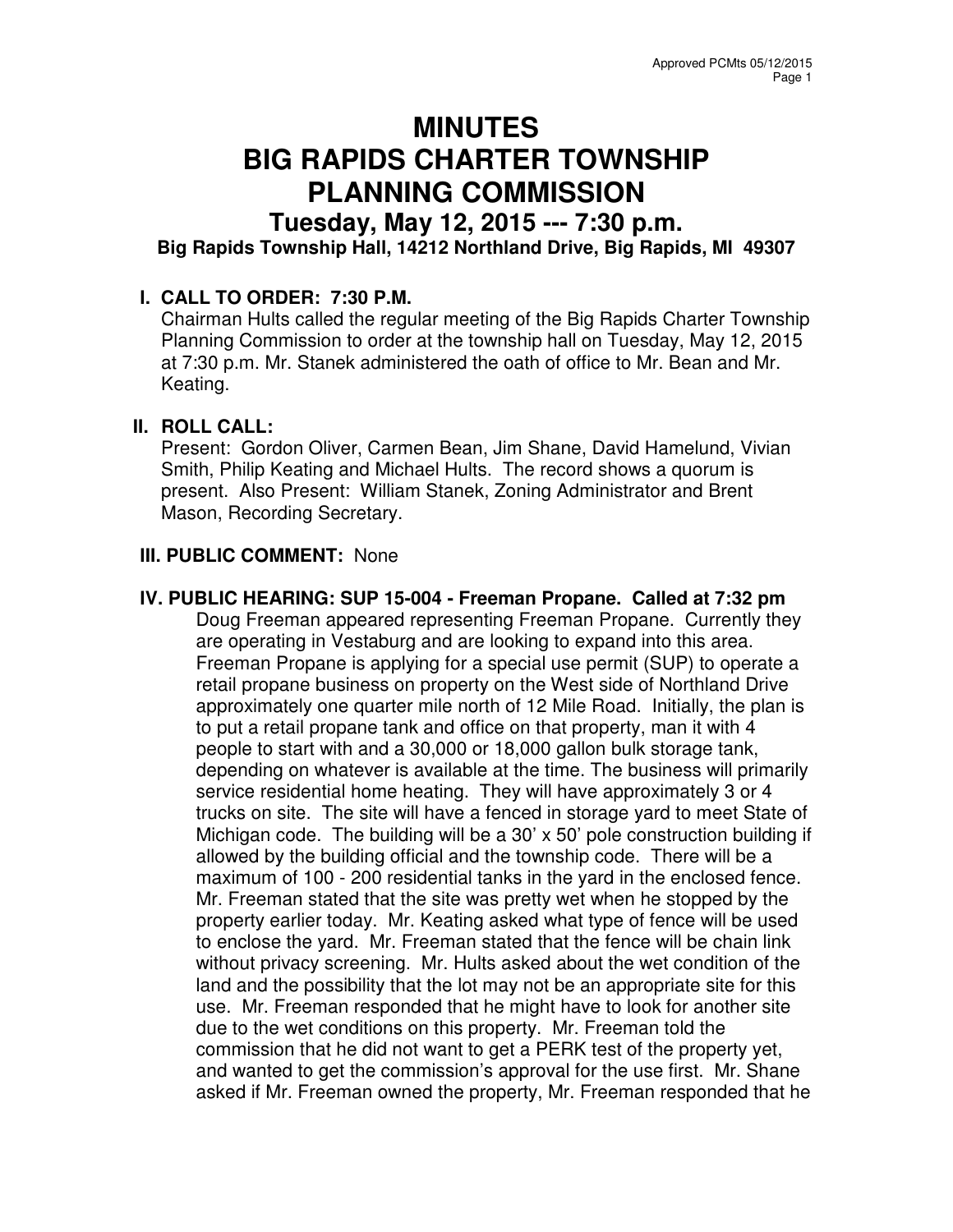did not. The purchase will be contingent on the answer Mr. Freeman gets from the commission tonight. Mr. Shane asked if that commission could issue a SUP to a property that is not owned by the applicant. Mr. Hults and Mr. Stanek responded that they can, however, Mr. Hults continued with his concern about the possibility that Mr. Freeman might not use this property and whether a SUP should be granted if Mr. Freeman might walk away from it. Mr. Hults mentioned that he has had a couple of discussions with the administration about this. Our permit application requires a class B site plan before you can go ahead and build. The ordinance doesn't require a site plan for the SUP itself. Mr. Hults continued with his concern about whether Mr. Freeman was sure he can use the property, Mr. Hults is not sure that the commission is willing to grant the special use permit. Mr. Hults stated that typically the commission will review a site plan at the time as the SUP request Mr. Freeman said he understood that. Mr. Shane said that there was nothing to prevent the commission from issuing a SUP on this piece of property, provided they went ahead with the project. Mr. Shane thinks it is a little preliminary to be discussing a SUP for something that is still tentative. Mr. Shane and Mr. Hults discussed the differences in the ordinance and the application. Mr. Keating asked Mr. Freeman how concerned he was about the water at the site. Mr. Freeman responded that it is not an issue for him at this time, but there is standing water that will have to be dealt with. Mr. Freeman advised that his purchasing the property would be contingent on the decision of the commission tonight. John Doyle did respond that he is not opposed to this proposal, and presented comments about the property and the fact that it is really wet and the ground is heavy. No one else had a comment about the special use permit application. Mr. Keating asked if Mr. Freeman might want to withdrawal his application, and Mr. Hults did acknowledge that this particular request is not typical, and Mr. Shane acknowledged that this request does sound tentative, but if the SUP is issued and not exercised, it expires. Mr. Hults reiterated that the hearing is to determine if this use is appropriate for this property. Mr. Hults did go over the questions and no concerns were presented, but he is concerned that the site might not be appropriate because of the water issues. Mr. Freeman is now concerned because of the water issues. Mr. Doyle mentioned a tile under the road that may drain into the property under consideration, contributing to the water problem. There was a brief discussion about the water issue. Mr. Hults closed the public hearing at 7:48 pm.

Mr. Keating opened the board discussion with a comment to Mr. Freeman that until he has a site plan, he would not be in favor of the SUP. Mr. Shane stated that he thinks the commission can issue the SUP, but if it is not acted on, will it cost Mr. Freeman to reapply? Mr. Stanek believes the decision can be postponed for Mr. Freeman to gather more information. Mr. Freeman advised that he did check out the site in the spring, and it was dry, but today, with the recent days of rain, it is now wet. Mr. Hults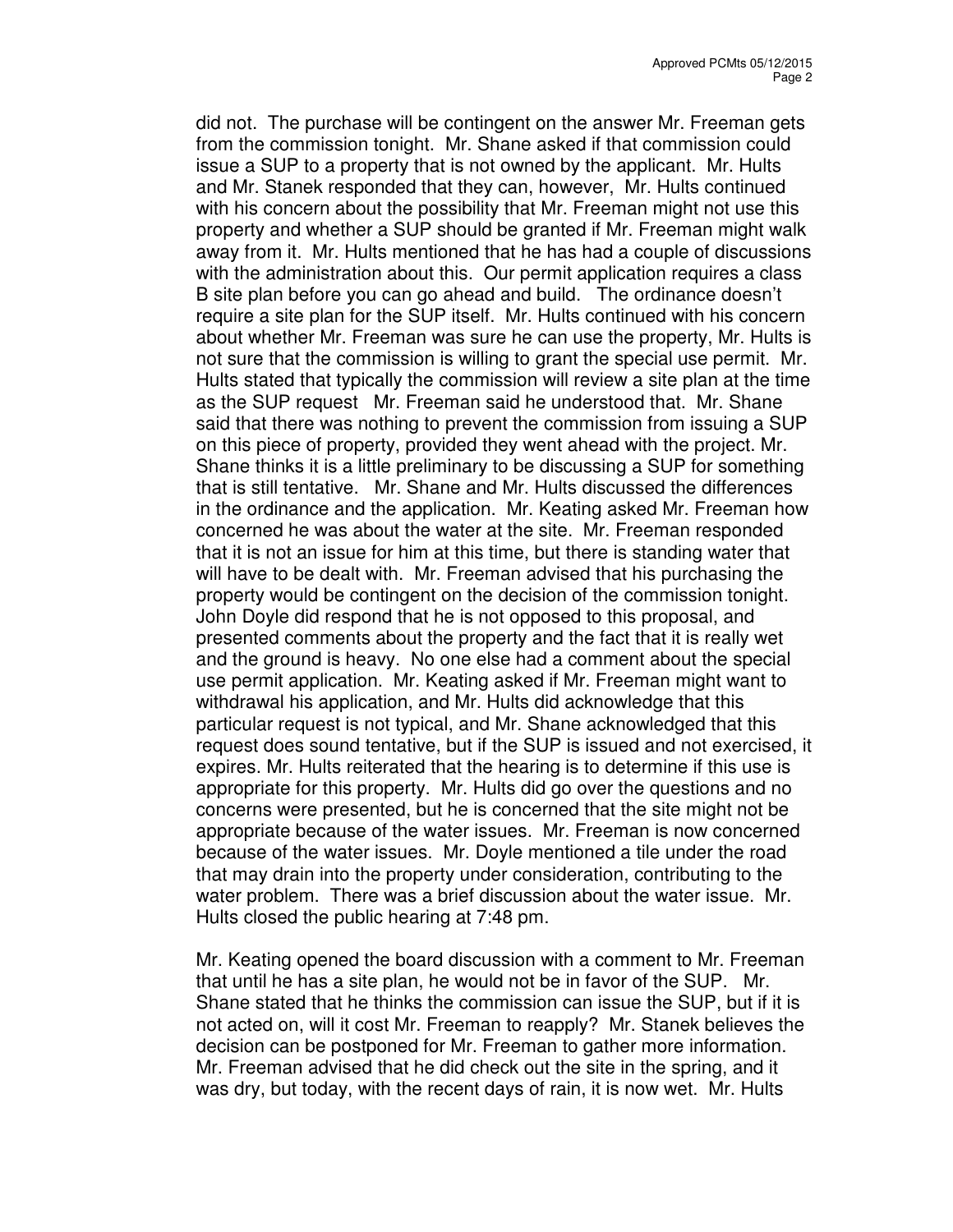asked Mr. Freeman if 30 days would give him enough time to figure out whether he would like to pursue this further. Mr. Keating stated that the commission is not opposed to the request, but that they do need more information. Mr. Freeman did understand and agreed that the commission and he both have concerns. Mr. Hults suggested that the Class B site plan be presented at the next meeting. No other discussion occurred. Mr. Shane made a motion to table the request to the next meeting. Supported by Mr. Keating. The motion to table the request carried unanimously.

There was some discussion about the paving of the property.

# **V. SITE PLAN REVIEW: CFT Properties: Todd Csernai**

Site Plan from PBK associates is presented with a letter from Patrick Birtles addressing issues that were brought up in the staff review of the plan. Mr. Hults asked if the Township Engineer has reviewed the Site Plan. The Township Engineer has not responded back on this project, but did advise that he does not need to review this plan since it is not hooked up to sewer and water. Mr. Hults asked about staff concerns, and was advised that the letter addressed all the concerns. The only items that has not been addressed is storm water run-off, but due to the property size and coverage it will not be an issue. Mr. Keating asked about parking spaces, and for the size of the proposed building (7,000 sq. ft.), 35 spaces are required, and 50 spaces are proposed. Mr. Hamelund asked about sidewalks. Mr. Csernai responded that they are around the building. There was a discussion about sidewalks in the future and no one was opposed to them. There were no other issues to discuss.

A motion to approve the site plan was made by Mr. Keating and seconded by Mr. Oliver. No other discussion occurred. The motion carried unanimously.

#### **VI. PUBLIC HEARING FOR REZONING REQUEST:**

Mr. Hults called the public hearing to order at 8:02 pm for the rezoning of current industrial district that lies in Section 2 and part of Section 3 between 197 $^{\text{tn}}$ Avenue and the White Pine Trail north of the City of Big Rapids and South of Green Township. The request is to zone this area to Agricultural to bring it into alignment with the existing uses. DeMar and Kevin Hatchew are in favor of the rezoning in order to use property they purchased at 1619 Catherine Street for a Beauty Salon and Senior Fitness Center. There are no other individuals present for the hearing. Mr. Hults closed the hearing at 8:05 pm. Mr. Keating asked Mr. & Mrs. Hatchew if they have talked to any of the neighbors. Mr. Hatchew advised that they have talked to the neighbors and have gotten many positive comments about what they have done on the property already, and that they are excited about what is going to be done. Mr. Shane made the motion to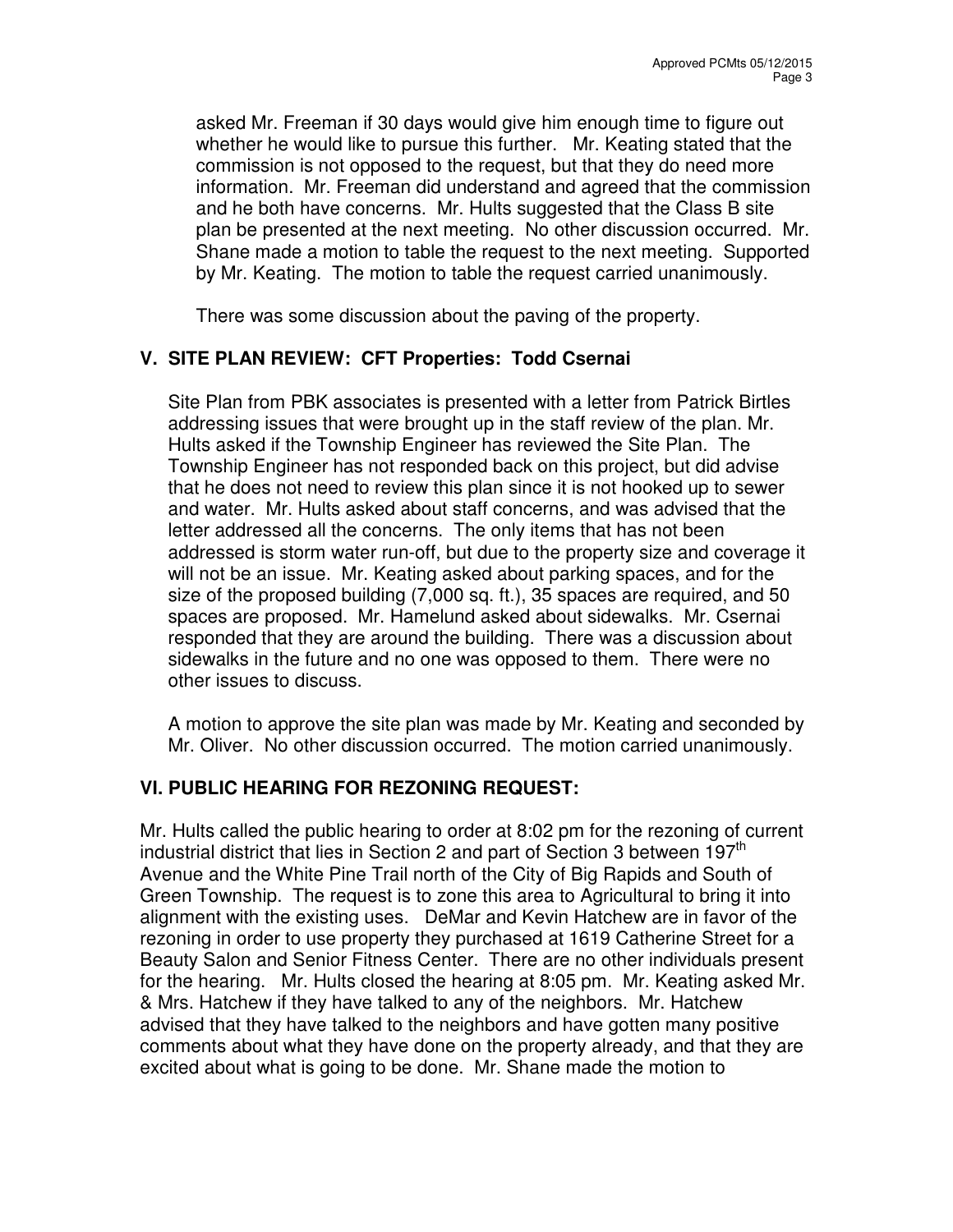recommend the resolution that the Township Board rezone the area in question and Mr. Keating seconded the resolution**.** 

# **BIG RAPIDS TOWNSHIP** Planning Commission Resolution May 12, 2015

Resolved, the Big Rapids Township Planning Commission recommends to the Big Rapids Township Board of Trustees the following change to the Big Rapids Township Zoning Ordinance, Article II – Districts, Section 2.1 Establishment of Districts, Industrial District. It is recommended that the language for Section 2 and the first line of Section 3 be removed so as to rezone the area north of the City limits of Big Rapids and south of Green Township between 197th Avenue and the White Pine Trail from industrial to agricultural.

Roll Call Vote:

|                      | For | Against |
|----------------------|-----|---------|
| Vivian Smith         | x.  |         |
| Gordon Oliver        | Χ   |         |
| Carmen Bean          | x.  |         |
| James Shane          | X.  |         |
| <b>Phil Keating</b>  | x   |         |
| <b>Michael Hults</b> | x   |         |
| David Hamelund       | х   |         |

The resolution was approved by the Planning Commission on May 12, 2015

# **VII. Zoning Administrator's Report:**

Mr.Stanek reported to the commission on the status of the clean-up at 1205 N. State Street. Several photographs and documents that were forwarded by the adjoining neighbor, Helen Cusimano, were passed to the commissioners for their review. The Cusimanos have had several potential buyers back out because of the condition of this property. Prolonged discussion occurred and details of the conditions of the site plan approval were reviewed. The final determination is